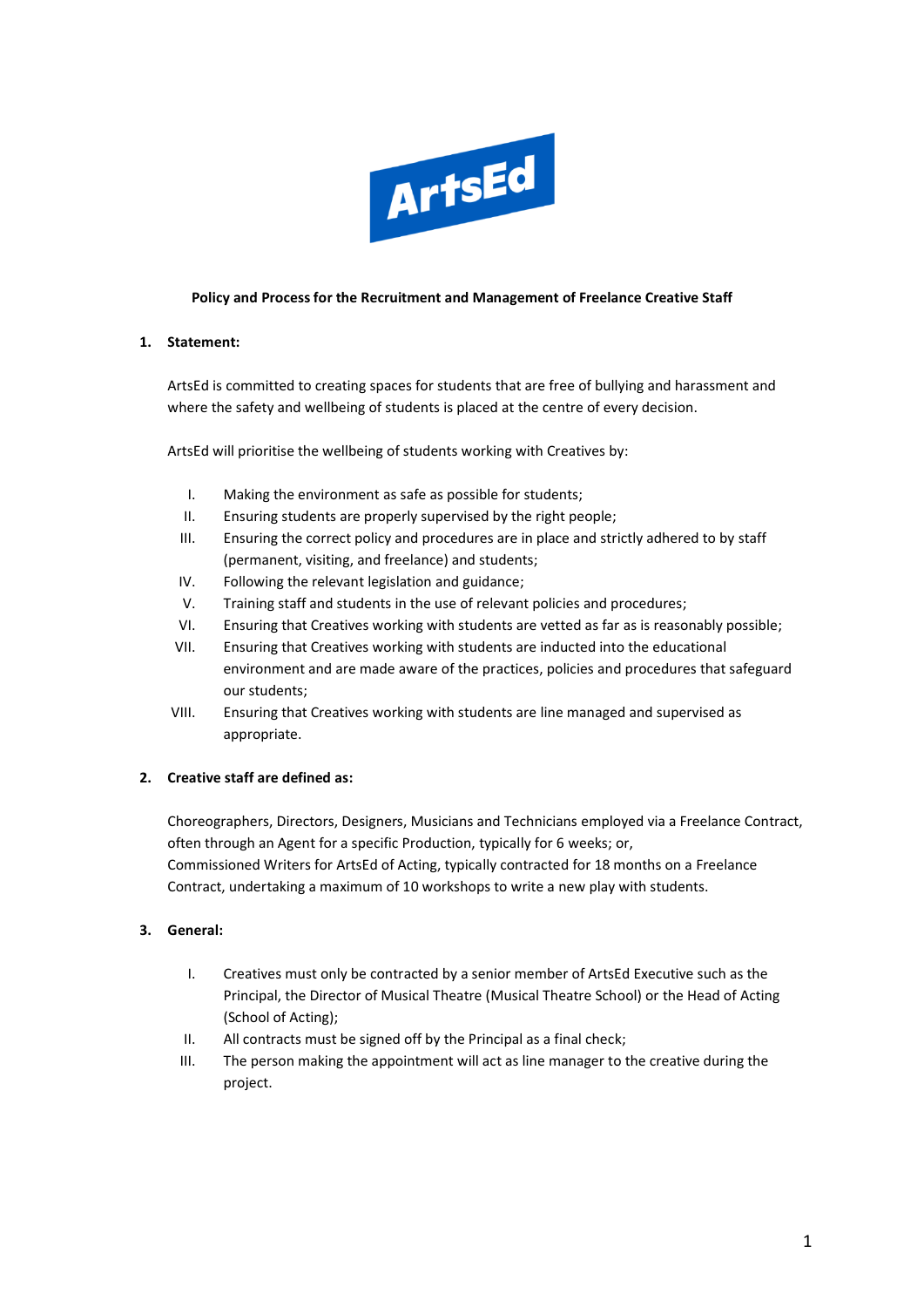# **4. The Selection of Creatives:**

- I. Creatives will frequently be selected by senior staff they have worked with in the industry, or by senior staff that have observed them in the industry, but may also be selected following recommendation from a trusted source if they or their work is unknown to ArtsEd;
- II. Verbal references must be sought from industry contacts if the individual is not known to ArtsEd;
- III. The Creative's external work will often have been observed;
- IV. If the Creative is not already known, they will be interviewed by a member of ArtsEd Executive;
- V. A recommended Creative whose work is unknown will be invited to undertake a Masterclass with 2<sup>nd</sup> Years as a starting point, to observe their professional practice with students and the suitability of their work;
- VI. Creatives in the production department e.g., lighting technicians, sound technicians, or costumes designers etc. for public productions are selected from a list of preferred technicians by the Head of Production or other senior member of the Production Department; such technicians are interviewed for suitability.

# **5. Safeguarding checks:**

- I. The Line Manager is responsible for ensuring suitability and conducting a formal induction meeting;
- II. A verbal reference is sought by the Line Manager where the Creative and their work is unknown to them;
- III. A contract request will be made to HR; HR will draft the freelance contract and send it to the Principal for approval; HR will undertake a Right to Work in the UK check, a Barred List check and obtain ID from the Creative;
- IV. The Principal may make further enquiries including clarifying verbal references where the individual or their work is not known;
- V. The Contract will include th[e Staff Code of Conduct](https://artsed003.blob.core.windows.net/policy/staff-code-of-conduct.pdf) and the [Safeguarding Policy;](https://artsed003.blob.core.windows.net/policy/safeguarding-policy.pdf)
- VI. The Creative must sign the Contract, the [Staff Code of Conduct](https://artsed003.blob.core.windows.net/policy/staff-code-of-conduct.pdf) and th[e Safeguarding Policy;](https://artsed003.blob.core.windows.net/policy/safeguarding-policy.pdf)
- VII. HR will send the Creative a link to Keeping Children Safe in Education 2021 Part 1 and code of conduct training and their understanding of these will be checked during the induction process.

# **6. Prior to commencing a project, the Line Manager will:**

- I. Arrange a video meeting with the Creative to discuss the project, th[e Staff Code of Conduct](https://artsed003.blob.core.windows.net/policy/staff-code-of-conduct.pdf) and th[e Safeguarding Policy;](https://artsed003.blob.core.windows.net/policy/safeguarding-policy.pdf)
- II. Set out clearly the expected professional standards of conduct and behaviour to be observed at all times.

# 7. **Management of Creative:**

- I. The Creative will be line managed by the person appointing them;
- II. The Line Manager will hold meetings with the Creative as often as required to ensure ongoing support to the Creative and students involved in the Project;
- III. At the end of the contract the Line Manager will debrief the Creative and request their feedback in relation to the project as a whole and to seek their feedback to students.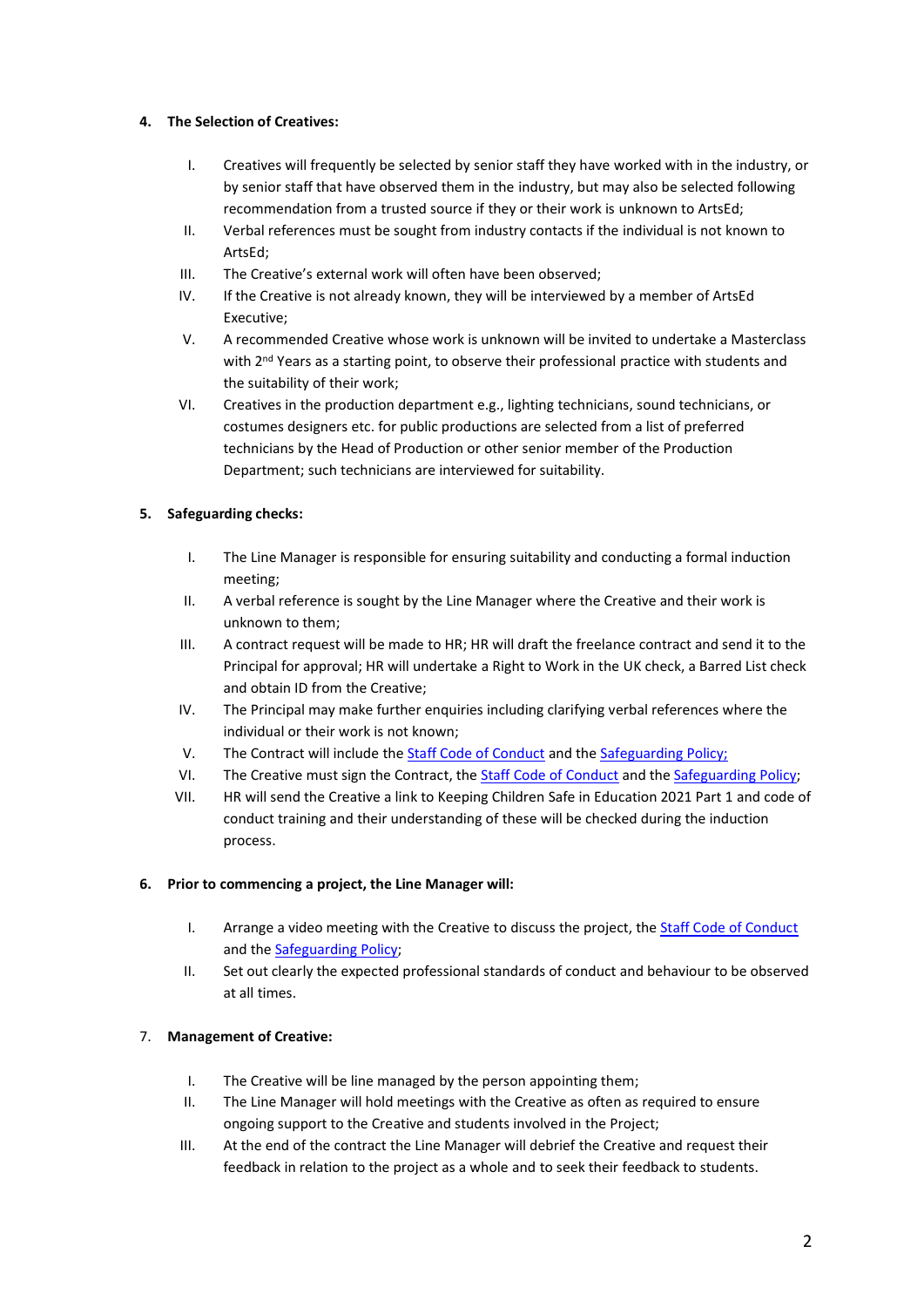#### **8. On commencement of the Project, the Creative will:**

- I. Be met by their Line Manager;
- II. Be reminded of the professional standards, the **Safeguarding Policy and the Staff Code of** [Conduct](https://artsed003.blob.core.windows.net/policy/staff-code-of-conduct.pdf) that must be adhered to;
- III. Be shown the facilities;
- IV. Be notified of how to report any concerns;
- V. Receive a Health and Safety briefing.

# **9. Other safeguarding measures:**

- I. HR will maintain a DO NOT USE list and will refer to the list when drafting contracts. The Principal has access to this list when scrutinising the contract for approval;
- II. A staff member wishing to appoint a Creative who is on the DO NOT USE list will be notified that the person cannot be appointed;
- III. Training must be completed in advance of commencement of the project including watching the Safeguarding Training video;
- IV. The Principal (or Director of either ArtsEd of Acting or School of Musical Theatre in their absence) will be called upon if any issues / concerns arise – students are encouraged to report all concerns;
- V. Creatives do not at any point receive contact details for any student and can only make contact with a student via the relevant Tutor; therefore, the Creative must notify the Tutor of any messages or notes to be given – the Tutor will forward these to the student concerned;
- VI. Personal Tutors will contact the student if any concerns are raised;
- VII. There is regular liaison between the Creative, and permanent staff involved with the project;
- VIII. Creatives do not work unsupervised with students;
- IX. The Principal will liaise directly and immediately with the Creative's agent if a serious issue or complaint arises. The Agent is responsible for dealing with the issue and removing the Creative from the project if it is reasonable to do so; the Director of ArtsEd of Musical Theatre or the Director of ArtsEd of Acting will respond to any situations that arise in the absence of the Principal;
- X. Rehearsal spaces, the Theatre and teaching rooms are open, accessible, and well-lit and work is undertaken during normal operational hours;
- XI. Any physical contact with students must be appropriate, justifiable, and by agreement.

# **10. Training for students:**

Students receive the following training and are regularly reminded during weekly Tutorials and Personal Tutor meetings of the [Student Complaint Procedure](https://artsed003.blob.core.windows.net/policy/complaints-procedure.pdf) and the [Whistleblowing Policy](https://artsed003.blob.core.windows.net/policy/whistleblowing-policy-and-procedure.pdf) and any other policies and procedures that protect them and the Creative during projects. Students can contact their Personal Tutors at any time for guidance and support when they have concerns. Training includes:

- I. Induction Training (one week upon joining ArtsEd)
- II. Intimacy Training
- III. Equity Safe Spaces
- IV. Student Code of Conduct